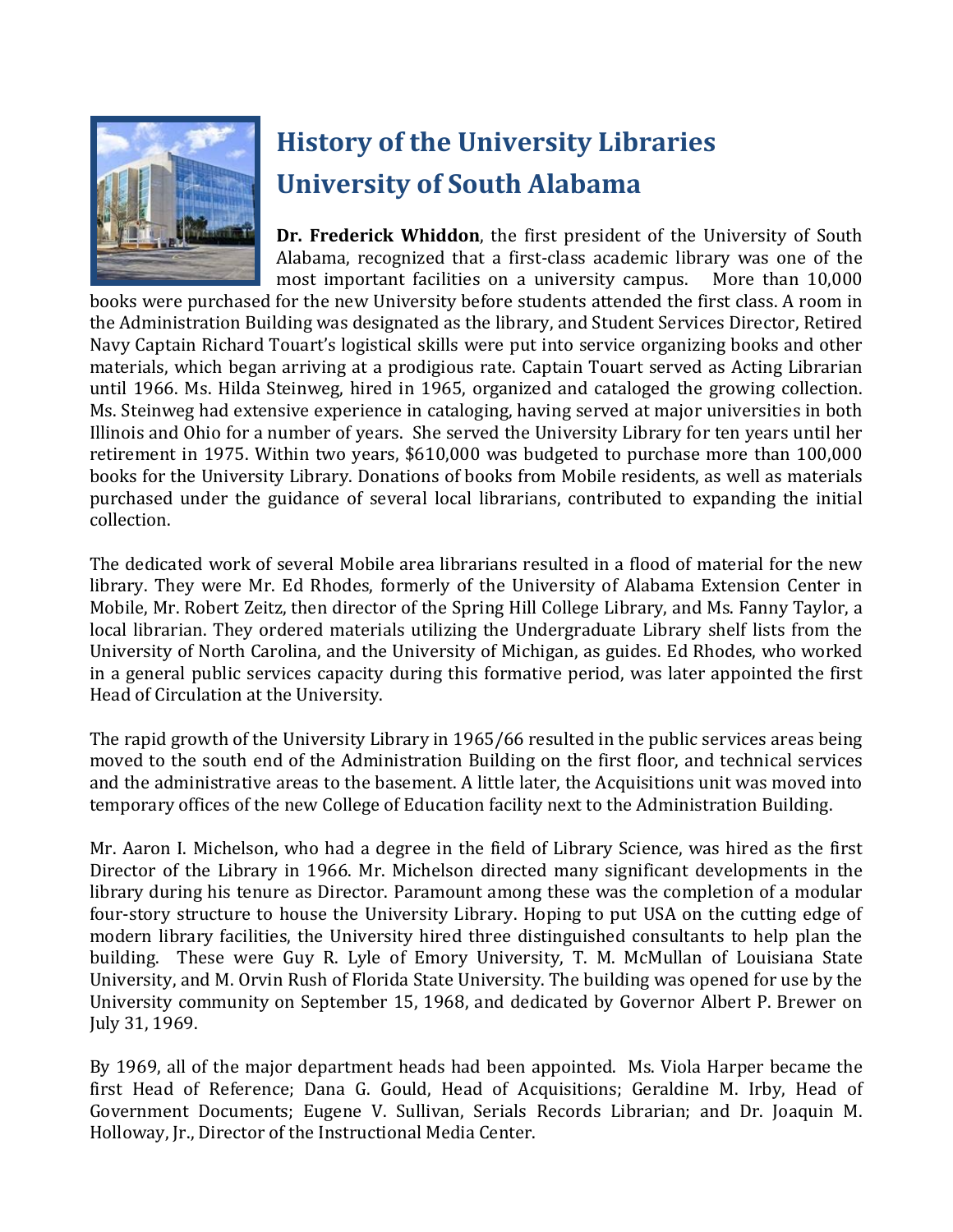#### *During the 1970s, the University Library Collections and Services grew to full-fledged academic library status:*

- Government Documents, Microforms, and an Instructional Media Center were three unique functional areas developed at this time. The opening and professional staffing of these three new areas went smoothly with the exception of one area, Government Documents. In this case, Ms. Irby faced a serious obstacle. According to the law, there can only be two depositories in any one Congressional District. The First Congressional District, in which the University is located, already had two depositories, one at Spring Hill College, and one at the Mobile Public Library. It is a credit to both Ms. Irby and then Congressman for the First District, Jack Edwards, that the University Library was able to acquire depository status and become the primary government documents resource for this region. Both Spring Hill College and the Mobile Public Library had to thin out the retrospective materials in their collections due to space limitations, and Ms. Irby eagerly acquired these materials for USA.
- There were some early attempts at automating library procedures. A serials printout was produced using punched cards. The Library's financial records could be called up on a direct line from the Computer Center, and serial invoices were input on magnetic tape in the main computer for easy reference. All of this was done with the help and expertise of the University Computer Center.
- The Microforms Collection grew significantly with the acquisition of the Library of American Civilization and the Library of English Literature. These collections, along with large blocks of local newspapers such as the Mobile Press and the Mobile Register, proved to be excellent resources.
- The Biomedical Library, founded in July 1972, became part of the University Library system to serve the College of Medicine's information needs. It was housed in the University Library with Mr. Tom Lang as its first Director.
- In 1973, the University Library became a charter member of the Southeastern Library Network (SOLINET), which is a broker of OCLC (Online Computer Library Center) cataloging and reference databases.
- The University Archives, established at the USA Brookley Center in 1978, was the last official act of then Vice President of Academic Affairs, Dave Morton. The Archives remained at Brookley until the building was damaged by a tornado in May 1989, at which time the collection was relocated to its current location at the USA Spring Hill Campus. The Archives houses primary source material relating to the history of Mobile, the state of Alabama, and to the University. The Archives has grown to have one of the largest photographic collections in the region, including the popular Erik Overbey collection. The Archives also houses important records and manuscript collections such as the papers of Congressman Jack Edwards; materials from the civil rights era; the Mobile County Circuit court records (c. 1830-1917); and with the addition of the McCall Collection in 2010, became one of the repositories of the most extensive collections of historical documents in the state of Alabama.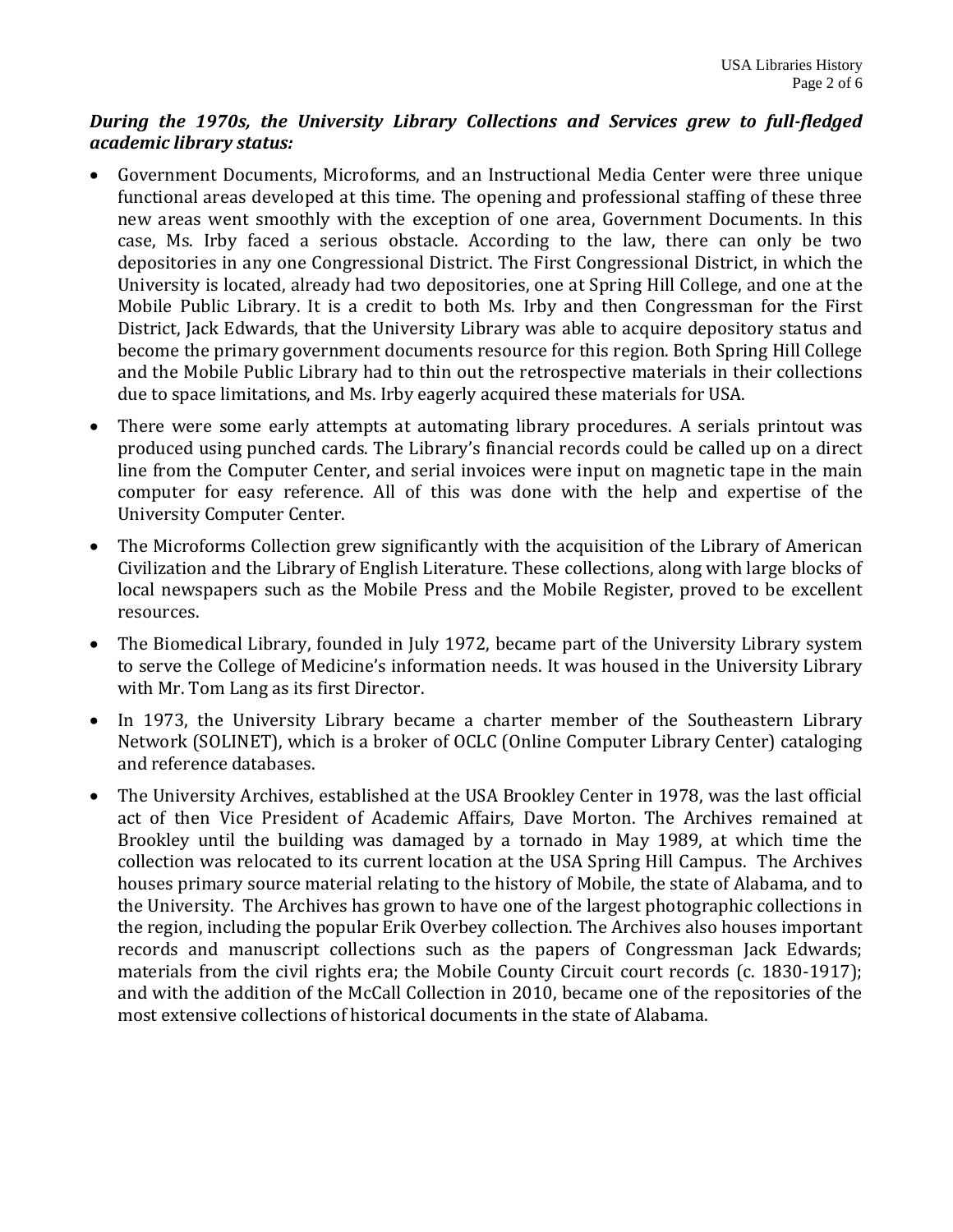#### *There were a number of important events during the 1980s:*

- Dr. Charles B. Lowry became the Director of Libraries in 1980, and under his leadership library automation began in earnest.
- In 1980, librarians achieved faculty status and tenure and created policies to document promotion, tenure, and evaluation procedures.
- The University became a member of NAAL (Network of Alabama Academic Libraries) in 1983 to improve statewide resources in support of graduate study and research and to facilitate resource sharing. NAAL has since increased emphasis on cooperative licensing of agreements for databases and electronic article delivery services of common interest to members.
- Assisting Dr. Lowry with automation was Patricia Ramage, who served as the libraries' first Systems Librarian from 1984 until her retirement in 1998. With the support of the University Administration, and the University Computer Center, the Library purchased the NOTIS (Northwestern Online Total Integrated System). The first modules to be automated were cataloging, acquisitions, and serials in late June 1983. LUIS (Library User Information System), the online catalog, was made available in October 1983. LUIS, which initially contained one-fourth of the Libraries holdings, was user friendly, and library users could access the catalog database by author, title, and subject.
- When the Baldwin County (USABC) campus was created in 1984, it was decided that a separate library was not needed, because the University Library's resources and services were within an easy driving distance of most students taking classes at the USABC location. Instead, a professional librarian was hired to offer reference, instructional, interlibrary loan, and other services to USABC students and faculty. When necessary, the USABC librarian can obtain or photocopy needed library material housed in the University Library or Biomedical Library and make it available at the USABC campus or the Fairhope Public Library.
- A bibliographic instruction position was created in 1984 and filled by Viola Harper, former Head of Reference. Collection Development was also singled out as an independent activity, and Gene Sullivan, Head of Acquisitions/Serials, was made head of the unit.
- Dr. Lowry left the Library in 1985, and Bob Donnell, Director of the Biomedical Library, served as Interim Director for more than a year. He resumed his duties as Biomedical Library Director when James A. Damico came on board as Director of University Libraries in 1987. With Jim Damico, the Libraries moved into a period of closer ties with the University community through a program of visibility and public relations.

#### *The 1990s brought even more changes to the Library:*

- The move from library accessible CD-ROM databases and mediated searches (Dialog) to Internet accessible licensed databases and full-text journal article delivery services that all USA affiliated users can access through networked PCs. By the end of the decade, this became the preferred method of access to the periodical literature for the vast majority of students and faculty.
- In December 1992, the Biomedical Library was moved to a renovated residence hall near the College of Medicine, where it is located today. It provides about 35,000 sq. ft. and serves the needs of the students, staff, and faculty of the College of Medicine, Nursing, and Allied Health Professions.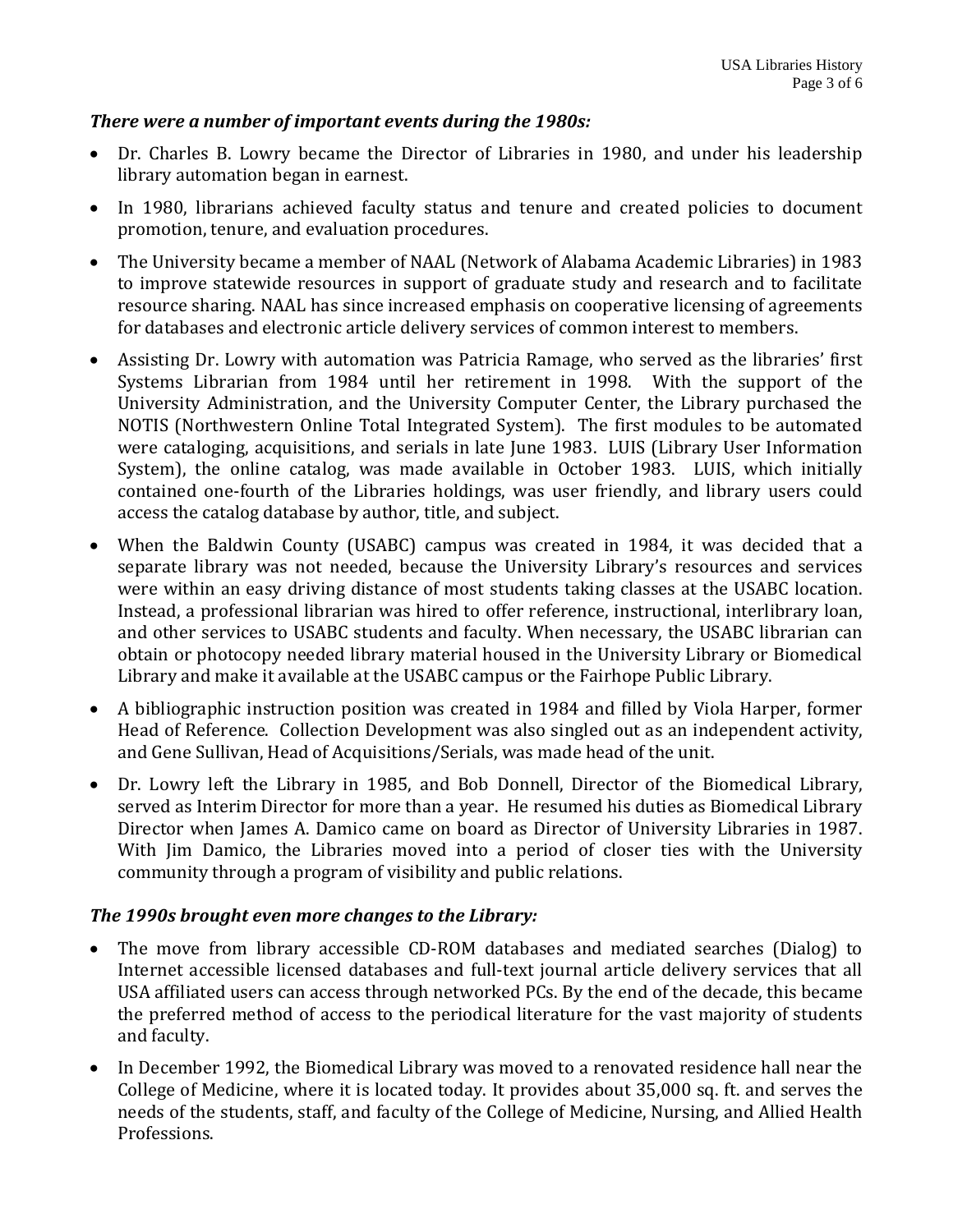- The USA Medical Center Library, with more than 5,000 sq. ft. of space, was renovated in 1995 to serve the needs of the doctors and clinicians at the Medical Center.
- In 1996, Media Production Services (MPS) was administratively merged with the Biomedical Library until it became an independent unit of the College of Medicine in 2000. It offers a wide range of services, including photography, both traditional and digital, computer graphics, CDR production, videography, medical illustration, and slide production. MPS has a campus site in the Medical Sciences Building and another in the Mastin Building at the Medical Center.
- Jim Damico retired as Director of the University Library in 1998, and Eugene Sullivan served as Interim Director for the next year.

### *The new millennium brought in exponential changes as technology changed the way libraries and library materials were accessed:*



In August 1999, Dr. Richard J. Wood began his third academic library directorship at USA. In January 2001, the University Library, the Biomedical Library, library services, the Baldwin County campus, and the USA Archives, were centralized by President Gordon Moulton under Dr. Wood, whose title was changed to Dean of University Libraries.

- The Endeavor, Inc., Voyager System was purchased and installed in February 2000 to replace the NOTIS system that had been used for the previous seventeen years. Voyager's clientserver system replaced the mainframe-system architecture of the NOTIS System and allowed for seamless linking to electronic resources and services.
- A branch library of the Biomedical Library at Children's and Women's Hospital was dedicated in late 2000 to meet the specialized needs of doctors, nurses, and staff for library resources and services.
- From 1999 through 2001, the efforts of many University administrators, faculty, and staff members went into designing and planning a new addition to the University Library. Working with The Architectural Group (TAG) of Mobile, and the Doster Construction Co., Inc., construction of the long promised addition to the University Library commenced in January 2002, along with renovation of the ground floor of the existing University Library. The addition featured east and west entrances closer to the parking lot, which significantly enhanced access to the University Library and allowed the main entrance on the south side to be removed. The second, third, and fourth floors of the two buildings were connected to achieve an integrated building. Dedication of the new 53,000 sq. ft. addition was held in March 2003.
- The new addition provided space for two art galleries one on the first floor, and a larger one on the third floor. Student artists from the University, as well as, artists from Mobile, surrounding communities, and across the state, display paintings, photography, ceramics, and other types of art for several weeks at a time in the galleries. This has enhanced the quality of life for Library patrons and the surrounding community.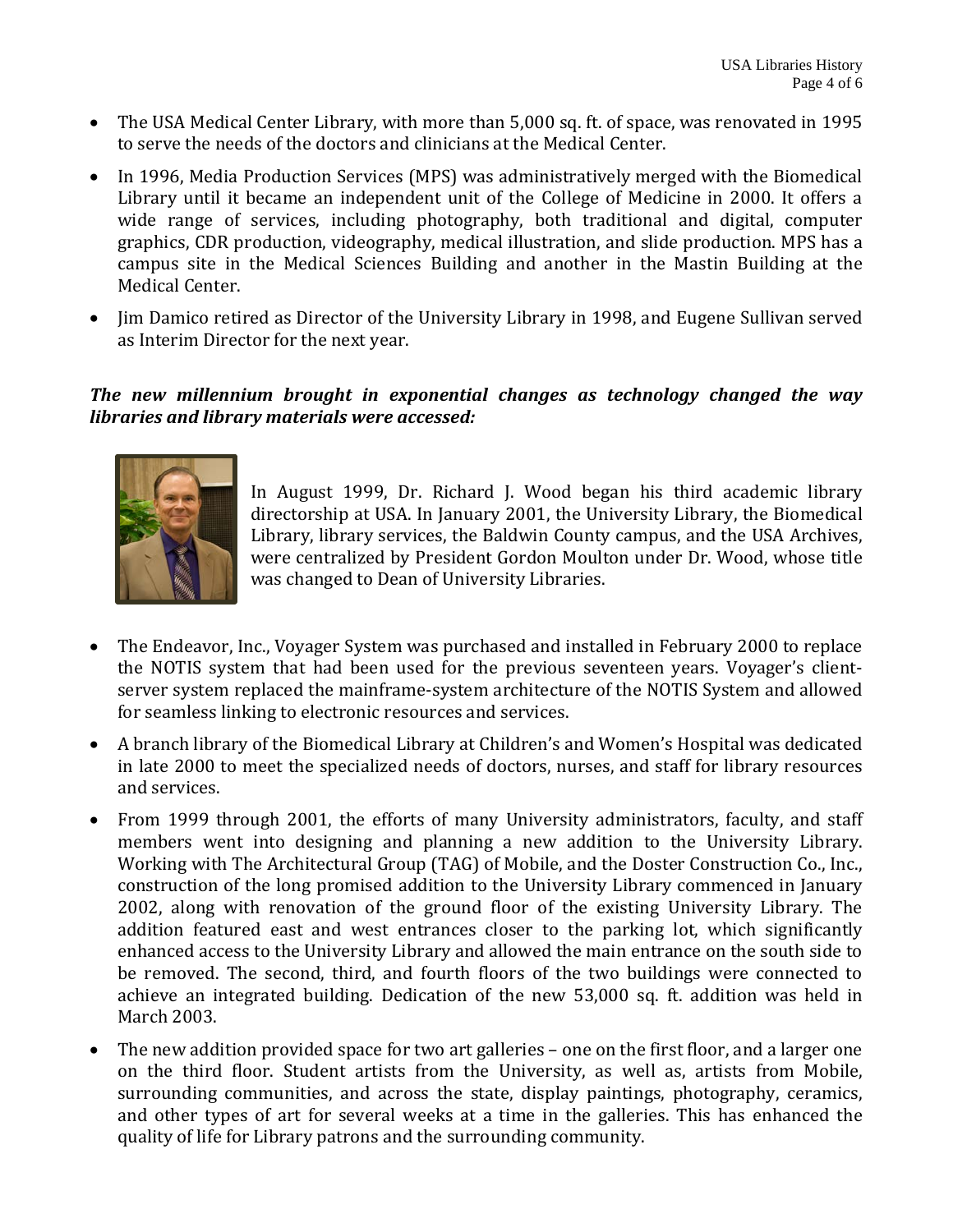- In 2005, the Mitchell College of Business added about 15,000 sq. ft. of space to its building for a Learning Resource Center (LRC) to house current business-related books, journal issues, and other materials. It provides a comfortable space where students can receive information assistance from a professional librarian, study, read, use their laptops, or have group discussions.
- During his tenure as Dean of the Libraries, Dr. Wood, along with his staff, oversaw the evolutionary change from print-based journals and books to a majority internet accessible full-text journals, ebooks, and databases. By 2010, the budget for internet accessible resources, primarily e-journals, exceeded print books and journals.
- In May 2011, the University acquired a collection of historical documents from the family of Doy Leale McCall, Sr., appraised at \$3.1 million. As part of the gift, the University announced that the University Archives would be renamed "*The Doy Leale McCall Rare Book and Manuscript Library.*" The collection includes material from the late 17th through the 20th century, such as, presidential land grants, papers related to slavery and Reconstruction, plantation documents, Civil War diaries, and papers of the Winter Iron Works in Montgomery, Alabama, among others. The collection will open to the public in stages as the archivists restore and preserve the documents. The agreement also requires the facility be moved to the main campus.
- In 2012, University of South Alabama Professor of Surgery, Dr. Charles Bernard Rodning, and his wife, Mary Elizabeth Rodning, established a \$200,000 endowment to underwrite future exhibitions, fund acquisitions, develop programs, and make improvements to the galleries. The Rodnings also provided an additional gift of \$10,000 for the immediate needs of the galleries. On June 20, 2012, the third floor art gallery was named **"***The Mary Elizabeth and Charles Bernard Rodning Gallery of Art"* in honor of the couple.
- In that same year, the Reference Department was named in honor of Vi Harper, appointed as the first Reference Department Head for the University in 1969.





## **MARX LIBRARY**

The University of South Alabama Board of Trustees voted on September 17, 2013, to name the University Library in honor of the Marx family of Mobile in recognition of a \$3 million pledge from the Julien E. Marx Foundation Trust. Of this gift, \$1 million was designated for the renovation of the third-floor library space to

relocate the Doy Leale McCall Rare Book and Manuscript Library from the USA Springhill campus. This move will make the archive collections more accessible to USA students, faculty, and the community. The remaining \$2 million of the gift established an endowment to provide annual support for the Marx Library. **MARX LIBRARY** is now prominently displayed on the front of the library building on the 50<sup>th</sup> anniversary of the University.